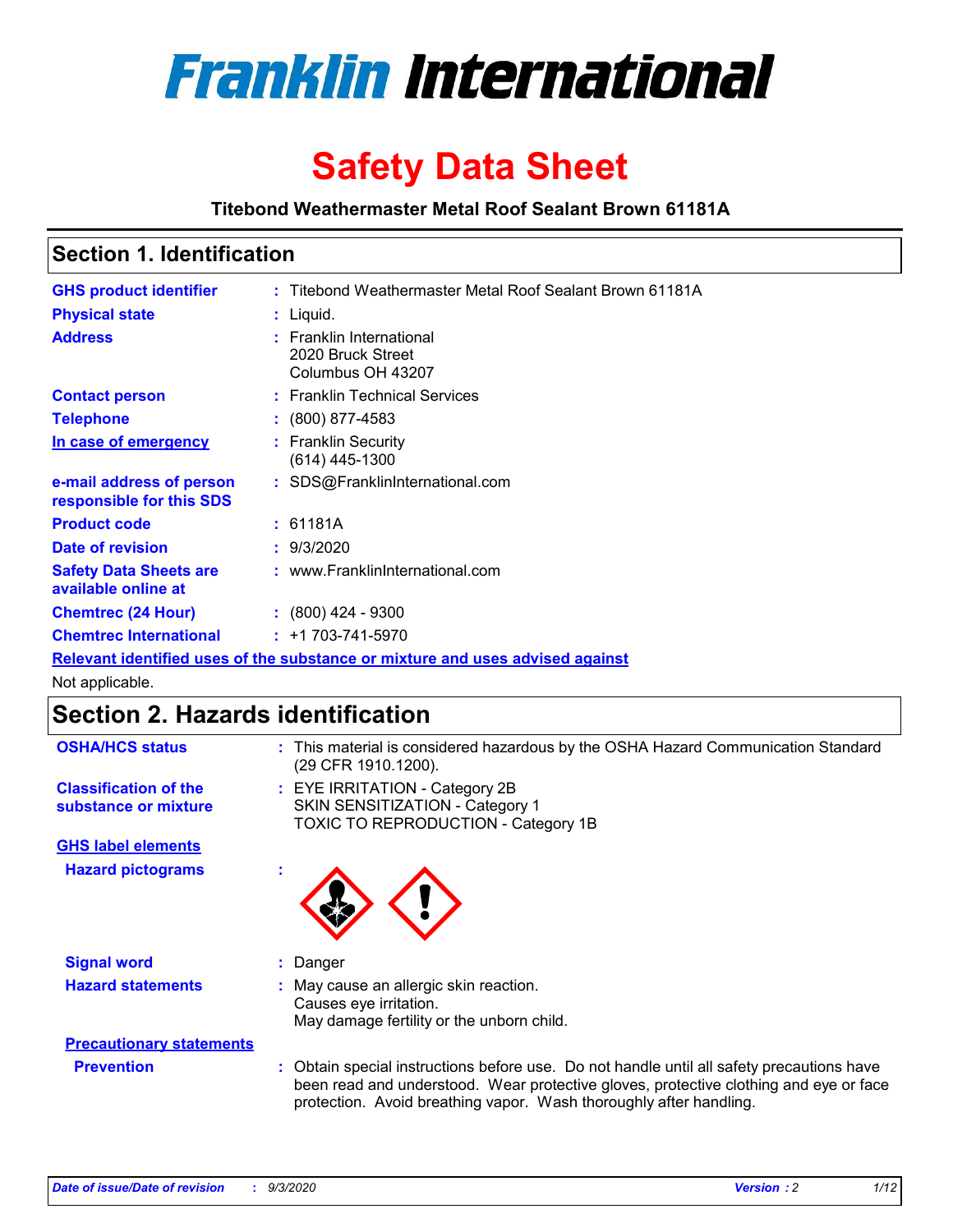### **Section 2. Hazards identification**

| <b>Response</b>                            | : IF exposed or concerned: Get medical advice or attention. Wash contaminated clothing<br>before reuse. IF ON SKIN: Wash with plenty of water. IF IN EYES: Rinse cautiously<br>with water for several minutes. Remove contact lenses, if present and easy to do.<br>Continue rinsing. If eye irritation persists: Get medical advice or attention. |
|--------------------------------------------|----------------------------------------------------------------------------------------------------------------------------------------------------------------------------------------------------------------------------------------------------------------------------------------------------------------------------------------------------|
| <b>Storage</b>                             | : Store locked up.                                                                                                                                                                                                                                                                                                                                 |
| <b>Disposal</b>                            | : Dispose of contents and container in accordance with all local, regional, national and<br>international regulations.                                                                                                                                                                                                                             |
| <b>Hazards not otherwise</b><br>classified | : Product generates methanol during cure.                                                                                                                                                                                                                                                                                                          |

# **Section 3. Composition/information on ingredients**

| <b>Substance/mixture</b> | Mixture |
|--------------------------|---------|
|                          |         |

| <b>Ingredient name</b>       | $\frac{9}{6}$ | <b>CAS number</b> |
|------------------------------|---------------|-------------------|
| 3-aminopropyltriethoxysilane | ≤3            | 919-30-2          |
| Dibutyltin dilaurate         | ∣≤0.3         | 77-58-7           |

Any concentration shown as a range is to protect confidentiality or is due to batch variation.

**There are no additional ingredients present which, within the current knowledge of the supplier and in the concentrations applicable, are classified as hazardous to health or the environment and hence require reporting in this section.**

**Occupational exposure limits, if available, are listed in Section 8.**

### **Section 4. First aid measures**

| <b>Description of necessary first aid measures</b> |                                                                                                                                                                                                                                                                                                                                                                                                                                                                                                                                                                                                                                                                                                                                                                           |
|----------------------------------------------------|---------------------------------------------------------------------------------------------------------------------------------------------------------------------------------------------------------------------------------------------------------------------------------------------------------------------------------------------------------------------------------------------------------------------------------------------------------------------------------------------------------------------------------------------------------------------------------------------------------------------------------------------------------------------------------------------------------------------------------------------------------------------------|
| <b>Eye contact</b>                                 | : Immediately flush eyes with plenty of water, occasionally lifting the upper and lower<br>eyelids. Check for and remove any contact lenses. Continue to rinse for at least 10<br>minutes. If irritation persists, get medical attention.                                                                                                                                                                                                                                                                                                                                                                                                                                                                                                                                 |
| <b>Inhalation</b>                                  | : Remove victim to fresh air and keep at rest in a position comfortable for breathing. If<br>not breathing, if breathing is irregular or if respiratory arrest occurs, provide artificial<br>respiration or oxygen by trained personnel. It may be dangerous to the person providing<br>aid to give mouth-to-mouth resuscitation. Get medical attention. If unconscious, place<br>in recovery position and get medical attention immediately. Maintain an open airway.<br>Loosen tight clothing such as a collar, tie, belt or waistband. In case of inhalation of<br>decomposition products in a fire, symptoms may be delayed. The exposed person may<br>need to be kept under medical surveillance for 48 hours.                                                       |
| <b>Skin contact</b>                                | : Wash with plenty of soap and water. Remove contaminated clothing and shoes. Wash<br>contaminated clothing thoroughly with water before removing it, or wear gloves.<br>Continue to rinse for at least 10 minutes. Get medical attention. In the event of any<br>complaints or symptoms, avoid further exposure. Wash clothing before reuse. Clean<br>shoes thoroughly before reuse.                                                                                                                                                                                                                                                                                                                                                                                     |
| <b>Ingestion</b>                                   | : Wash out mouth with water. Remove dentures if any. Remove victim to fresh air and<br>keep at rest in a position comfortable for breathing. If material has been swallowed and<br>the exposed person is conscious, give small quantities of water to drink. Stop if the<br>exposed person feels sick as vomiting may be dangerous. Do not induce vomiting<br>unless directed to do so by medical personnel. If vomiting occurs, the head should be<br>kept low so that vomit does not enter the lungs. Get medical attention. Never give<br>anything by mouth to an unconscious person. If unconscious, place in recovery position<br>and get medical attention immediately. Maintain an open airway. Loosen tight clothing<br>such as a collar, tie, belt or waistband. |
| Most important symptoms/effects, acute and delayed |                                                                                                                                                                                                                                                                                                                                                                                                                                                                                                                                                                                                                                                                                                                                                                           |
| <b>Potential acute health effects</b>              |                                                                                                                                                                                                                                                                                                                                                                                                                                                                                                                                                                                                                                                                                                                                                                           |
| <b>Eye contact</b>                                 | : May cause eye irritation.                                                                                                                                                                                                                                                                                                                                                                                                                                                                                                                                                                                                                                                                                                                                               |
| <b>Inhalation</b>                                  | : No known significant effects or critical hazards.                                                                                                                                                                                                                                                                                                                                                                                                                                                                                                                                                                                                                                                                                                                       |
|                                                    |                                                                                                                                                                                                                                                                                                                                                                                                                                                                                                                                                                                                                                                                                                                                                                           |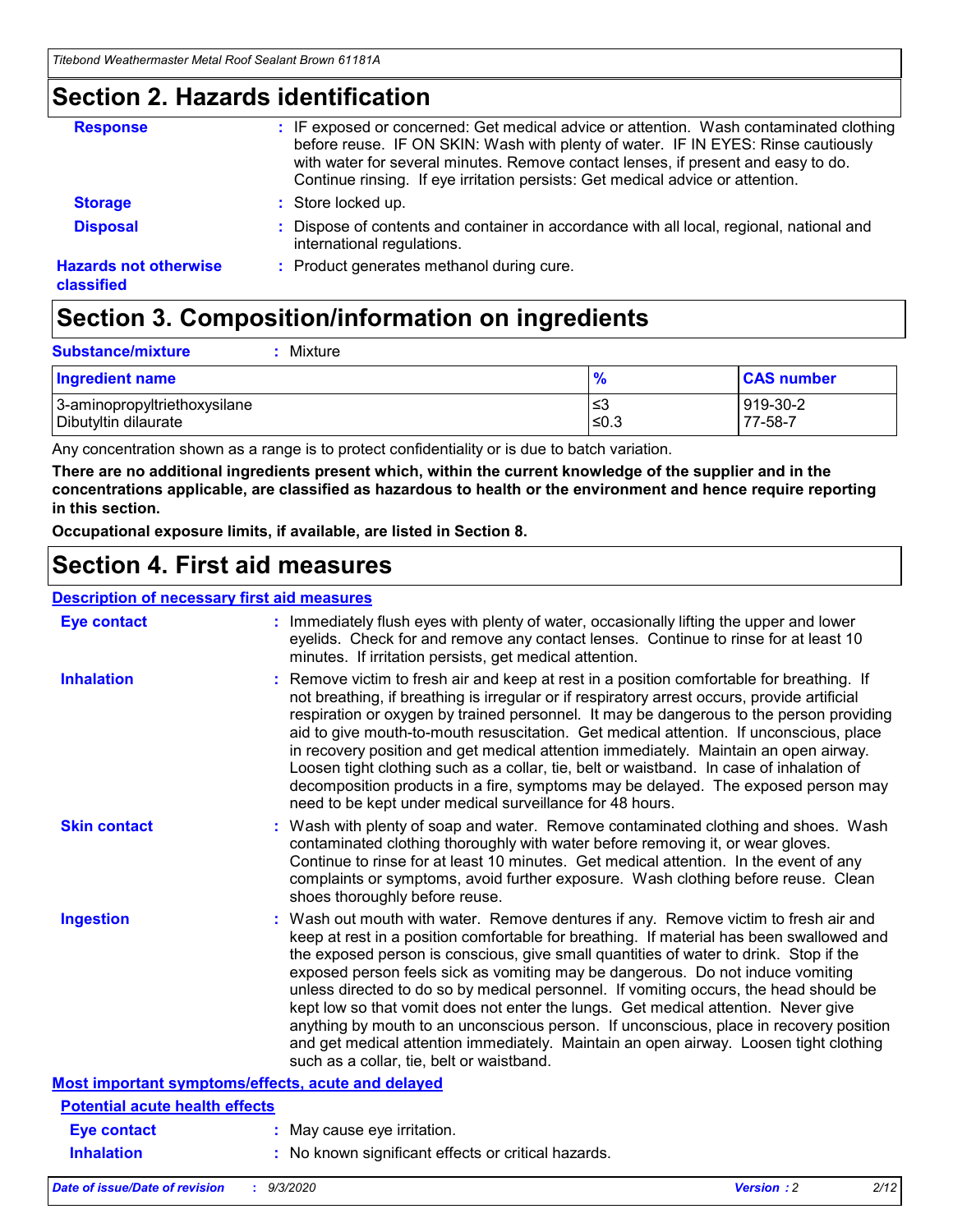| Titebond Weathermaster Metal Roof Sealant Brown 61181A |                                                                                                                                                                                                                                                                                                                                                                                                                 |
|--------------------------------------------------------|-----------------------------------------------------------------------------------------------------------------------------------------------------------------------------------------------------------------------------------------------------------------------------------------------------------------------------------------------------------------------------------------------------------------|
| <b>Section 4. First aid measures</b>                   |                                                                                                                                                                                                                                                                                                                                                                                                                 |
| <b>Skin contact</b>                                    | : May cause skin irritation.                                                                                                                                                                                                                                                                                                                                                                                    |
| <b>Ingestion</b>                                       | : No known significant effects or critical hazards.                                                                                                                                                                                                                                                                                                                                                             |
| <b>Over-exposure signs/symptoms</b>                    |                                                                                                                                                                                                                                                                                                                                                                                                                 |
| <b>Eye contact</b>                                     | : Adverse symptoms may include the following:<br>irritation<br>watering<br>redness                                                                                                                                                                                                                                                                                                                              |
| <b>Inhalation</b>                                      | : Adverse symptoms may include the following:<br>reduced fetal weight<br>increase in fetal deaths<br>skeletal malformations                                                                                                                                                                                                                                                                                     |
| <b>Skin contact</b>                                    | : Adverse symptoms may include the following:<br>irritation<br>redness<br>reduced fetal weight<br>increase in fetal deaths<br>skeletal malformations                                                                                                                                                                                                                                                            |
| <b>Ingestion</b>                                       | : Adverse symptoms may include the following:<br>reduced fetal weight<br>increase in fetal deaths<br>skeletal malformations                                                                                                                                                                                                                                                                                     |
|                                                        | Indication of immediate medical attention and special treatment needed, if necessary                                                                                                                                                                                                                                                                                                                            |
| <b>Notes to physician</b>                              | : In case of inhalation of decomposition products in a fire, symptoms may be delayed.<br>The exposed person may need to be kept under medical surveillance for 48 hours.                                                                                                                                                                                                                                        |
| <b>Specific treatments</b>                             | : No specific treatment.                                                                                                                                                                                                                                                                                                                                                                                        |
| <b>Protection of first-aiders</b>                      | : No action shall be taken involving any personal risk or without suitable training. If it is<br>suspected that fumes are still present, the rescuer should wear an appropriate mask or<br>self-contained breathing apparatus. It may be dangerous to the person providing aid to<br>give mouth-to-mouth resuscitation. Wash contaminated clothing thoroughly with water<br>before removing it, or wear gloves. |
| See toxicological information (Section 11)             |                                                                                                                                                                                                                                                                                                                                                                                                                 |

### **Section 5. Fire-fighting measures**

| <b>Extinguishing media</b>                               |                                                                                                                                                                                                     |  |
|----------------------------------------------------------|-----------------------------------------------------------------------------------------------------------------------------------------------------------------------------------------------------|--|
| <b>Suitable extinguishing</b><br>media                   | : Use an extinguishing agent suitable for the surrounding fire.                                                                                                                                     |  |
| <b>Unsuitable extinguishing</b><br>media                 | : None known.                                                                                                                                                                                       |  |
| <b>Specific hazards arising</b><br>from the chemical     | : In a fire or if heated, a pressure increase will occur and the container may burst.                                                                                                               |  |
| <b>Hazardous thermal</b><br>decomposition products       | : Decomposition products may include the following materials:<br>carbon dioxide<br>carbon monoxide<br>nitrogen oxides<br>metal oxide/oxides                                                         |  |
| <b>Special protective actions</b><br>for fire-fighters   | : Promptly isolate the scene by removing all persons from the vicinity of the incident if<br>there is a fire. No action shall be taken involving any personal risk or without suitable<br>training. |  |
| <b>Special protective</b><br>equipment for fire-fighters | Fire-fighters should wear appropriate protective equipment and self-contained breathing<br>apparatus (SCBA) with a full face-piece operated in positive pressure mode.                              |  |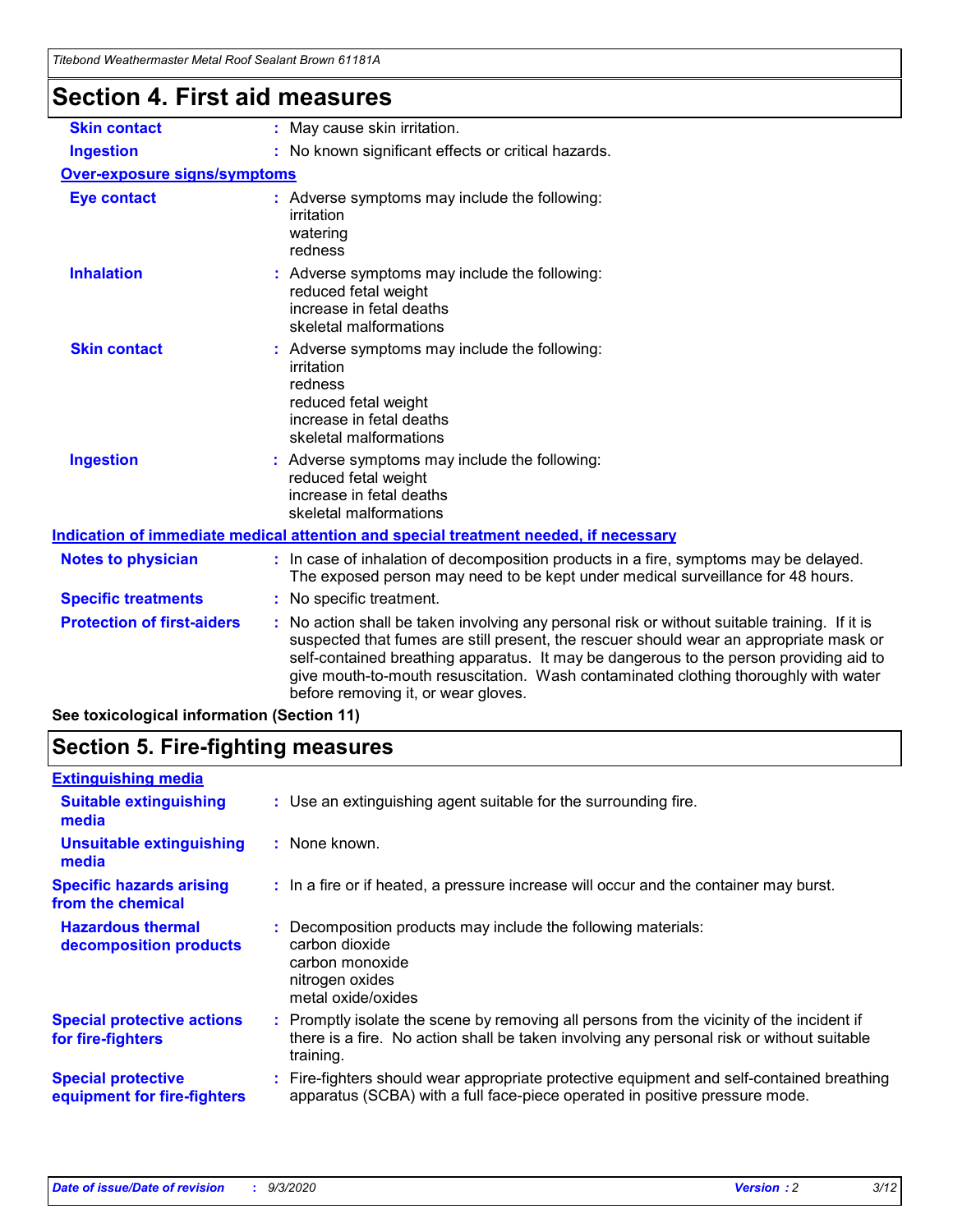### **Section 6. Accidental release measures**

|                                                              | Personal precautions, protective equipment and emergency procedures                                                                                                                                                                                                                                                                                                                                                                                                                                                                                                                                                                                                                                          |
|--------------------------------------------------------------|--------------------------------------------------------------------------------------------------------------------------------------------------------------------------------------------------------------------------------------------------------------------------------------------------------------------------------------------------------------------------------------------------------------------------------------------------------------------------------------------------------------------------------------------------------------------------------------------------------------------------------------------------------------------------------------------------------------|
| For non-emergency<br>personnel                               | : No action shall be taken involving any personal risk or without suitable training.<br>Evacuate surrounding areas. Keep unnecessary and unprotected personnel from<br>entering. Do not touch or walk through spilled material. Avoid breathing vapor or mist.<br>Provide adequate ventilation. Wear appropriate respirator when ventilation is<br>inadequate. Put on appropriate personal protective equipment.                                                                                                                                                                                                                                                                                             |
| For emergency responders                                     | : If specialized clothing is required to deal with the spillage, take note of any information in<br>Section 8 on suitable and unsuitable materials. See also the information in "For non-<br>emergency personnel".                                                                                                                                                                                                                                                                                                                                                                                                                                                                                           |
| <b>Environmental precautions</b>                             | : Avoid dispersal of spilled material and runoff and contact with soil, waterways, drains<br>and sewers. Inform the relevant authorities if the product has caused environmental<br>pollution (sewers, waterways, soil or air).                                                                                                                                                                                                                                                                                                                                                                                                                                                                              |
| <b>Methods and materials for containment and cleaning up</b> |                                                                                                                                                                                                                                                                                                                                                                                                                                                                                                                                                                                                                                                                                                              |
| <b>Small spill</b>                                           | : Stop leak if without risk. Move containers from spill area. Dilute with water and mop up<br>if water-soluble. Alternatively, or if water-insoluble, absorb with an inert dry material and<br>place in an appropriate waste disposal container. Dispose of via a licensed waste<br>disposal contractor.                                                                                                                                                                                                                                                                                                                                                                                                     |
| <b>Large spill</b>                                           | : Stop leak if without risk. Move containers from spill area. Approach release from<br>upwind. Prevent entry into sewers, water courses, basements or confined areas. Wash<br>spillages into an effluent treatment plant or proceed as follows. Contain and collect<br>spillage with non-combustible, absorbent material e.g. sand, earth, vermiculite or<br>diatomaceous earth and place in container for disposal according to local regulations<br>(see Section 13). Dispose of via a licensed waste disposal contractor. Contaminated<br>absorbent material may pose the same hazard as the spilled product. Note: see<br>Section 1 for emergency contact information and Section 13 for waste disposal. |

### **Section 7. Handling and storage**

#### **Precautions for safe handling**

| <b>Protective measures</b>                                                       | : Put on appropriate personal protective equipment (see Section 8). Persons with a<br>history of skin sensitization problems should not be employed in any process in which<br>this product is used. Avoid exposure - obtain special instructions before use. Avoid<br>exposure during pregnancy. Do not handle until all safety precautions have been read<br>and understood. Do not get in eyes or on skin or clothing. Do not ingest. Avoid<br>breathing vapor or mist. If during normal use the material presents a respiratory hazard,<br>use only with adequate ventilation or wear appropriate respirator. Keep in the original<br>container or an approved alternative made from a compatible material, kept tightly<br>closed when not in use. Empty containers retain product residue and can be hazardous.<br>Do not reuse container. |
|----------------------------------------------------------------------------------|--------------------------------------------------------------------------------------------------------------------------------------------------------------------------------------------------------------------------------------------------------------------------------------------------------------------------------------------------------------------------------------------------------------------------------------------------------------------------------------------------------------------------------------------------------------------------------------------------------------------------------------------------------------------------------------------------------------------------------------------------------------------------------------------------------------------------------------------------|
| <b>Advice on general</b><br>occupational hygiene                                 | : Eating, drinking and smoking should be prohibited in areas where this material is<br>handled, stored and processed. Workers should wash hands and face before eating,<br>drinking and smoking. Remove contaminated clothing and protective equipment before<br>entering eating areas. See also Section 8 for additional information on hygiene<br>measures.                                                                                                                                                                                                                                                                                                                                                                                                                                                                                    |
| <b>Conditions for safe storage,</b><br>including any<br><i>incompatibilities</i> | Store between the following temperatures: 0 to $120^{\circ}$ C (32 to $248^{\circ}$ F). Store in<br>accordance with local regulations. Store in original container protected from direct<br>sunlight in a dry, cool and well-ventilated area, away from incompatible materials (see<br>Section 10) and food and drink. Store locked up. Keep container tightly closed and<br>sealed until ready for use. Containers that have been opened must be carefully<br>resealed and kept upright to prevent leakage. Do not store in unlabeled containers.<br>Use appropriate containment to avoid environmental contamination. See Section 10 for<br>incompatible materials before handling or use.                                                                                                                                                     |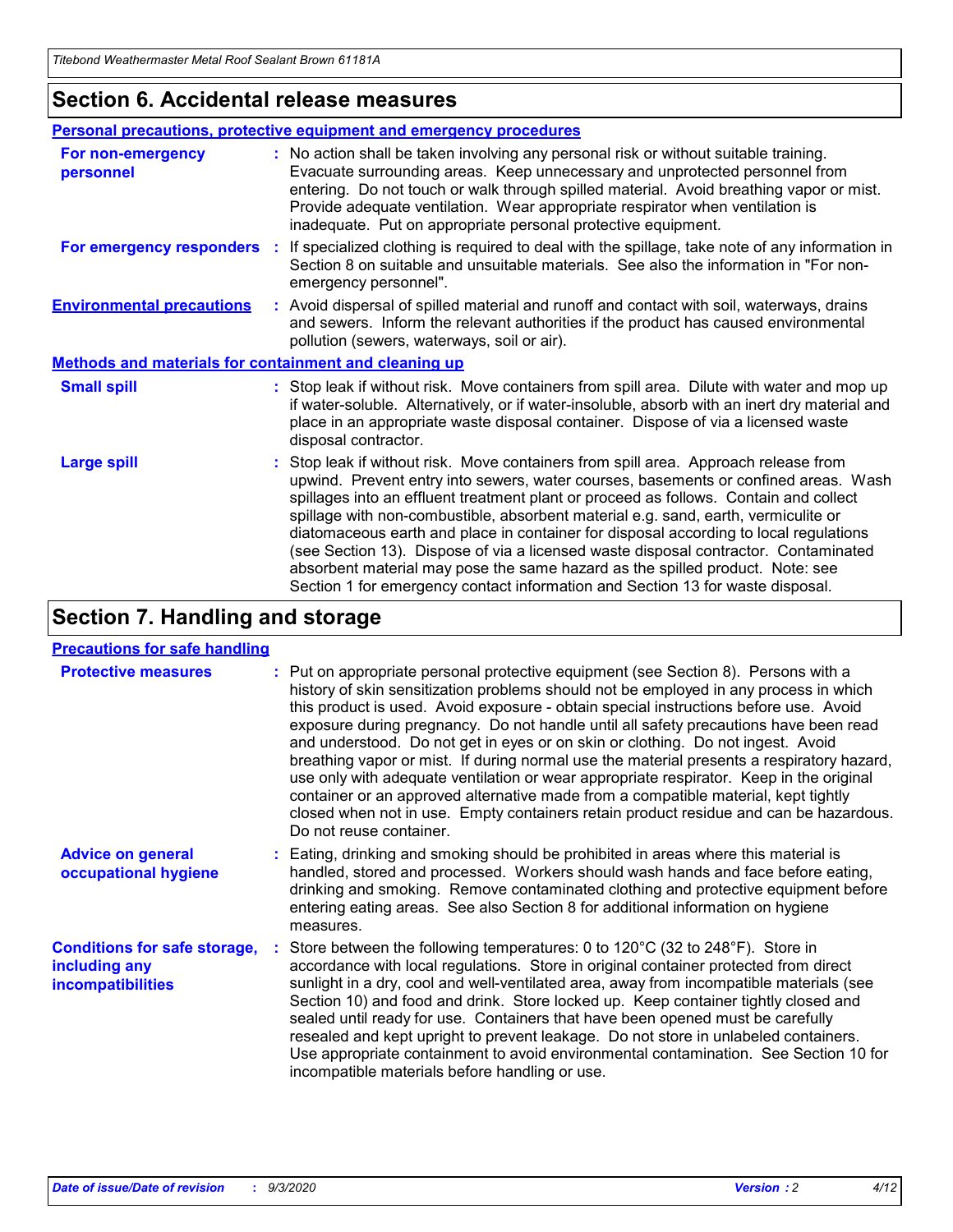# **Section 8. Exposure controls/personal protection**

#### **Control parameters**

#### **Occupational exposure limits**

| <b>Ingredient name</b>                               |    |                        | <b>Exposure limits</b>                                                                                                                                                                                                                                                                                                                                                                                                                                                                                                                                                                                                 |
|------------------------------------------------------|----|------------------------|------------------------------------------------------------------------------------------------------------------------------------------------------------------------------------------------------------------------------------------------------------------------------------------------------------------------------------------------------------------------------------------------------------------------------------------------------------------------------------------------------------------------------------------------------------------------------------------------------------------------|
| 3-aminopropyltriethoxysilane<br>Dibutyltin dilaurate |    |                        | None.<br>ACGIH TLV (United States, 3/2020). Absorbed through skin.<br>Notes: as Sn<br>TWA: $0.1 \text{ mg/m}^3$ , (as Sn) 8 hours.<br>STEL: 0.2 mg/m <sup>3</sup> , (as Sn) 15 minutes.<br>NIOSH REL (United States, 10/2016). Absorbed through skin.<br>Notes: as Sn<br>TWA: 0.1 mg/m <sup>3</sup> , (as Sn) 10 hours.<br>OSHA PEL (United States, 5/2018). Notes: as Sn<br>TWA: 0.1 mg/m <sup>3</sup> , (as Sn) 8 hours.<br>OSHA PEL 1989 (United States, 3/1989). Absorbed through skin.<br>Notes: measured as Sn<br>TWA: 0.1 mg/m <sup>3</sup> , (measured as Sn) 8 hours. Form: Organic                           |
| <b>Appropriate engineering</b><br>controls           |    |                        | : If user operations generate dust, fumes, gas, vapor or mist, use process enclosures,<br>local exhaust ventilation or other engineering controls to keep worker exposure to<br>airborne contaminants below any recommended or statutory limits.                                                                                                                                                                                                                                                                                                                                                                       |
| <b>Environmental exposure</b><br>controls            |    |                        | Emissions from ventilation or work process equipment should be checked to ensure<br>they comply with the requirements of environmental protection legislation. In some<br>cases, fume scrubbers, filters or engineering modifications to the process equipment<br>will be necessary to reduce emissions to acceptable levels.                                                                                                                                                                                                                                                                                          |
| <b>Individual protection measures</b>                |    |                        |                                                                                                                                                                                                                                                                                                                                                                                                                                                                                                                                                                                                                        |
| <b>Hygiene measures</b>                              |    |                        | : Wash hands, forearms and face thoroughly after handling chemical products, before<br>eating, smoking and using the lavatory and at the end of the working period.<br>Appropriate techniques should be used to remove potentially contaminated clothing.<br>Contaminated work clothing should not be allowed out of the workplace. Wash<br>contaminated clothing before reusing. Ensure that eyewash stations and safety<br>showers are close to the workstation location.                                                                                                                                            |
| <b>Eye/face protection</b>                           |    |                        | Safety eyewear complying with an approved standard should be used when a risk<br>assessment indicates this is necessary to avoid exposure to liquid splashes, mists,<br>gases or dusts. If contact is possible, the following protection should be worn, unless<br>the assessment indicates a higher degree of protection: chemical splash goggles.                                                                                                                                                                                                                                                                    |
| <b>Skin protection</b>                               |    |                        |                                                                                                                                                                                                                                                                                                                                                                                                                                                                                                                                                                                                                        |
| <b>Hand protection</b>                               |    |                        | : Chemical-resistant, impervious gloves complying with an approved standard should be<br>worn at all times when handling chemical products if a risk assessment indicates this is<br>necessary. Considering the parameters specified by the glove manufacturer, check<br>during use that the gloves are still retaining their protective properties. It should be<br>noted that the time to breakthrough for any glove material may be different for different<br>glove manufacturers. In the case of mixtures, consisting of several substances, the<br>protection time of the gloves cannot be accurately estimated. |
| <b>Body protection</b>                               |    | handling this product. | Personal protective equipment for the body should be selected based on the task being<br>performed and the risks involved and should be approved by a specialist before                                                                                                                                                                                                                                                                                                                                                                                                                                                |
| <b>Other skin protection</b>                         |    |                        | : Appropriate footwear and any additional skin protection measures should be selected<br>based on the task being performed and the risks involved and should be approved by a<br>specialist before handling this product.                                                                                                                                                                                                                                                                                                                                                                                              |
| <b>Respiratory protection</b>                        | ÷. | aspects of use.        | Based on the hazard and potential for exposure, select a respirator that meets the<br>appropriate standard or certification. Respirators must be used according to a<br>respiratory protection program to ensure proper fitting, training, and other important                                                                                                                                                                                                                                                                                                                                                         |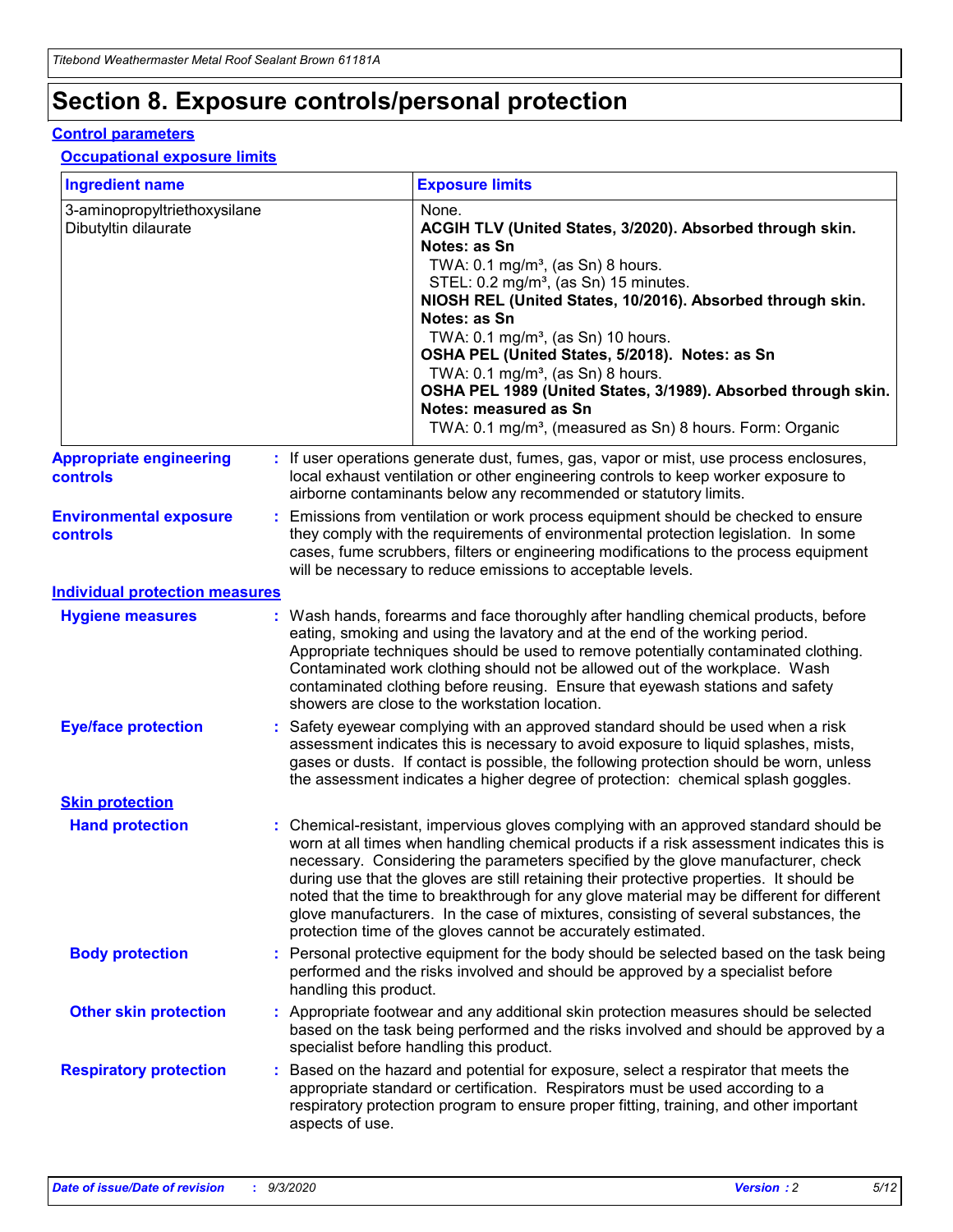### **Section 9. Physical and chemical properties**

#### **Appearance**

| <b>Physical state</b>                             |    | : Liquid. [Paste.]                                              |
|---------------------------------------------------|----|-----------------------------------------------------------------|
| <b>Color</b>                                      |    | Brown.                                                          |
| Odor                                              |    | Characteristic.                                                 |
| <b>Odor threshold</b>                             | ÷. | Not available.                                                  |
| pH                                                |    | Not applicable.                                                 |
| <b>Melting point</b>                              |    | : Not available.                                                |
| <b>Boiling point</b>                              |    | : $>200^{\circ}$ C ( $>392^{\circ}$ F)                          |
| <b>Flash point</b>                                |    | Closed cup: >200°C (>392°F) [Setaflash.]                        |
| <b>Evaporation rate</b>                           |    | $:$ >1 (butyl acetate = 1)                                      |
| <b>Flammability (solid, gas)</b>                  |    | : Not available.                                                |
| Lower and upper explosive<br>(flammable) limits   |    | : Not available.                                                |
| <b>VOC (less water, less)</b><br>exempt solvents) |    | : 0 g/l                                                         |
| <b>Volatility</b>                                 |    | $: 0\%$ (w/w)                                                   |
| <b>Vapor density</b>                              |    | Not available.                                                  |
| <b>Relative density</b>                           |    | $\frac{1}{2}$ 2.432                                             |
| <b>Solubility</b>                                 |    | Insoluble in the following materials: cold water and hot water. |
| <b>Solubility in water</b>                        |    | Not available.                                                  |
| <b>Partition coefficient: n-</b><br>octanol/water |    | $:$ Not available.                                              |
| <b>Auto-ignition temperature</b>                  |    | : Not available.                                                |
| <b>Decomposition temperature</b>                  |    | : Not available.                                                |
| <b>Viscosity</b>                                  |    | : Not available.                                                |

### **Section 10. Stability and reactivity**

| <b>Reactivity</b>                            |    | : No specific test data related to reactivity available for this product or its ingredients.            |
|----------------------------------------------|----|---------------------------------------------------------------------------------------------------------|
| <b>Chemical stability</b>                    |    | : The product is stable.                                                                                |
| <b>Possibility of hazardous</b><br>reactions |    | : Under normal conditions of storage and use, hazardous reactions will not occur.                       |
| <b>Conditions to avoid</b>                   |    | : No specific data.                                                                                     |
| <b>Incompatible materials</b>                | ٠. | No specific data.                                                                                       |
| <b>Hazardous decomposition</b><br>products   | ÷. | Under normal conditions of storage and use, hazardous decomposition products should<br>not be produced. |

## **Section 11. Toxicological information**

#### **Information on toxicological effects**

#### **Acute toxicity**

| <b>Product/ingredient name</b> | <b>Result</b>           | <b>Species</b> | <b>Dose</b>                | <b>Exposure</b> |
|--------------------------------|-------------------------|----------------|----------------------------|-----------------|
| 3-aminopropyltriethoxysilane   | <b>ILD50 Dermal</b>     | Rabbit         | 4.29 g/kg                  |                 |
| Dibutyltin dilaurate           | ILD50 Oral<br>LD50 Oral | Rat<br>Rat     | $1.57$ g/kg<br>175 $mg/kg$ |                 |
|                                |                         |                |                            |                 |

**Irritation/Corrosion**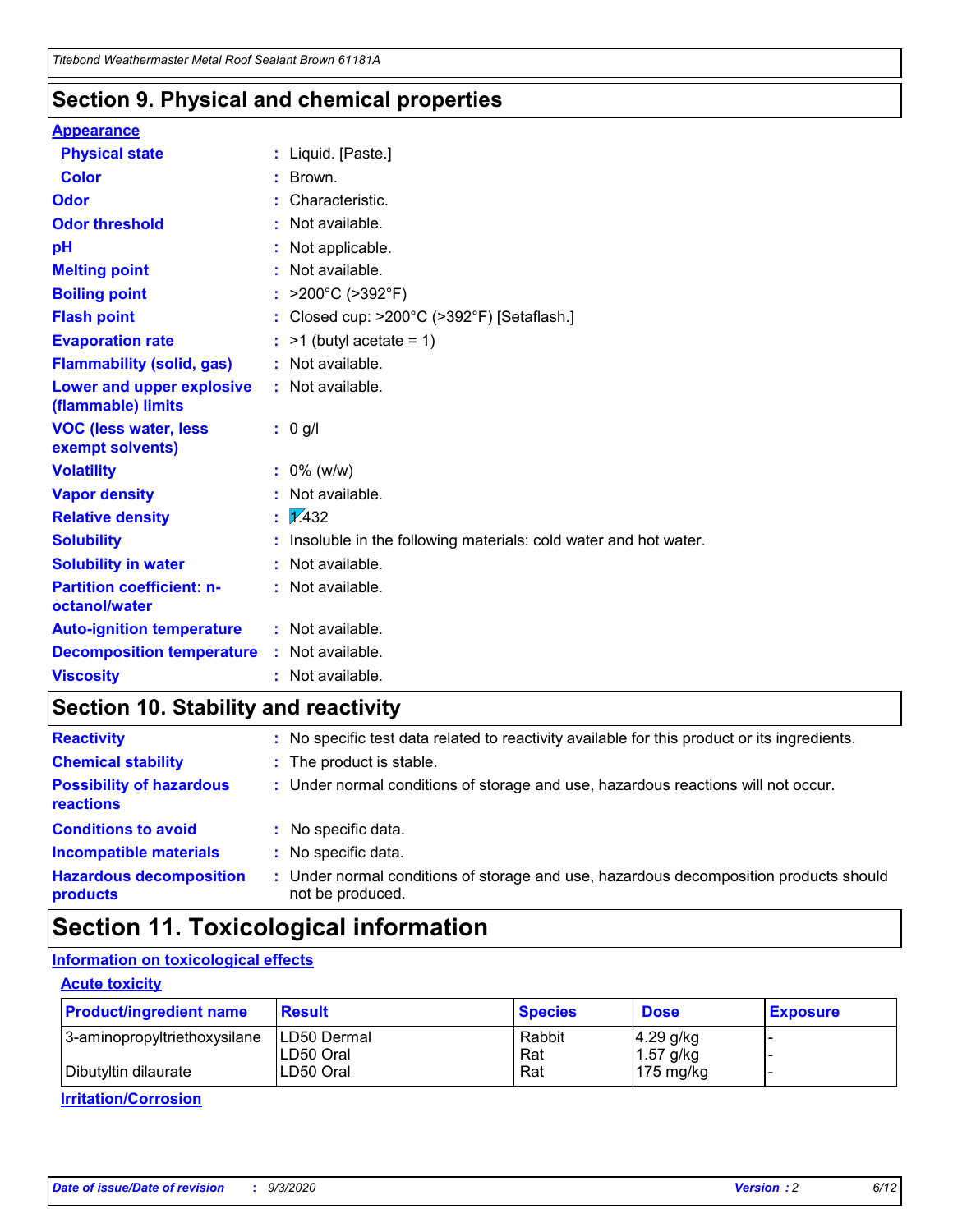# **Section 11. Toxicological information**

| <b>Product/ingredient name</b> | <b>Result</b>            | <b>Species</b> | <b>Score</b> | <b>Exposure</b>    | <b>Observation</b> |
|--------------------------------|--------------------------|----------------|--------------|--------------------|--------------------|
| 3-aminopropyltriethoxysilane   | Eyes - Mild irritant     | Rabbit         |              | $100 \text{ mg}$   |                    |
|                                | Eyes - Severe irritant   | Rabbit         |              | 24 hours 750       |                    |
|                                |                          |                |              | ug                 |                    |
|                                | Skin - Severe irritant   | Rabbit         |              | 24 hours 5         | -                  |
| Dibutyltin dilaurate           | Eyes - Moderate irritant | Rabbit         |              | mg<br>24 hours 100 |                    |
|                                |                          |                |              | mg                 |                    |
|                                | Skin - Severe irritant   | Rabbit         |              | 500 mg             | -                  |

#### **Sensitization**

Not available.

#### **Mutagenicity**

Not available.

#### **Carcinogenicity**

Not available.

#### **Reproductive toxicity**

Not available.

#### **Teratogenicity**

Not available.

#### **Specific target organ toxicity (single exposure)**

Not available.

#### **Specific target organ toxicity (repeated exposure)**

| <b>Name</b>                                                                         |                                                                            | <b>Category</b>                                     | <b>Route of</b><br>exposure | <b>Target organs</b> |  |  |
|-------------------------------------------------------------------------------------|----------------------------------------------------------------------------|-----------------------------------------------------|-----------------------------|----------------------|--|--|
| Dibutyltin dilaurate                                                                |                                                                            | Category 1                                          |                             | respiratory system   |  |  |
| <b>Aspiration hazard</b><br>Not available.                                          |                                                                            |                                                     |                             |                      |  |  |
| <b>Information on the likely</b><br>routes of exposure                              | : Not available.                                                           |                                                     |                             |                      |  |  |
| <b>Potential acute health effects</b>                                               |                                                                            |                                                     |                             |                      |  |  |
| <b>Eye contact</b>                                                                  | : May cause eye irritation.                                                |                                                     |                             |                      |  |  |
| <b>Inhalation</b>                                                                   |                                                                            | : No known significant effects or critical hazards. |                             |                      |  |  |
| <b>Skin contact</b>                                                                 |                                                                            | : May cause skin irritation.                        |                             |                      |  |  |
| <b>Ingestion</b>                                                                    |                                                                            | : No known significant effects or critical hazards. |                             |                      |  |  |
| <b>Symptoms related to the physical, chemical and toxicological characteristics</b> |                                                                            |                                                     |                             |                      |  |  |
| <b>Eye contact</b>                                                                  | irritation<br>watering<br>redness                                          | : Adverse symptoms may include the following:       |                             |                      |  |  |
| <b>Inhalation</b>                                                                   | reduced fetal weight<br>increase in fetal deaths<br>skeletal malformations | : Adverse symptoms may include the following:       |                             |                      |  |  |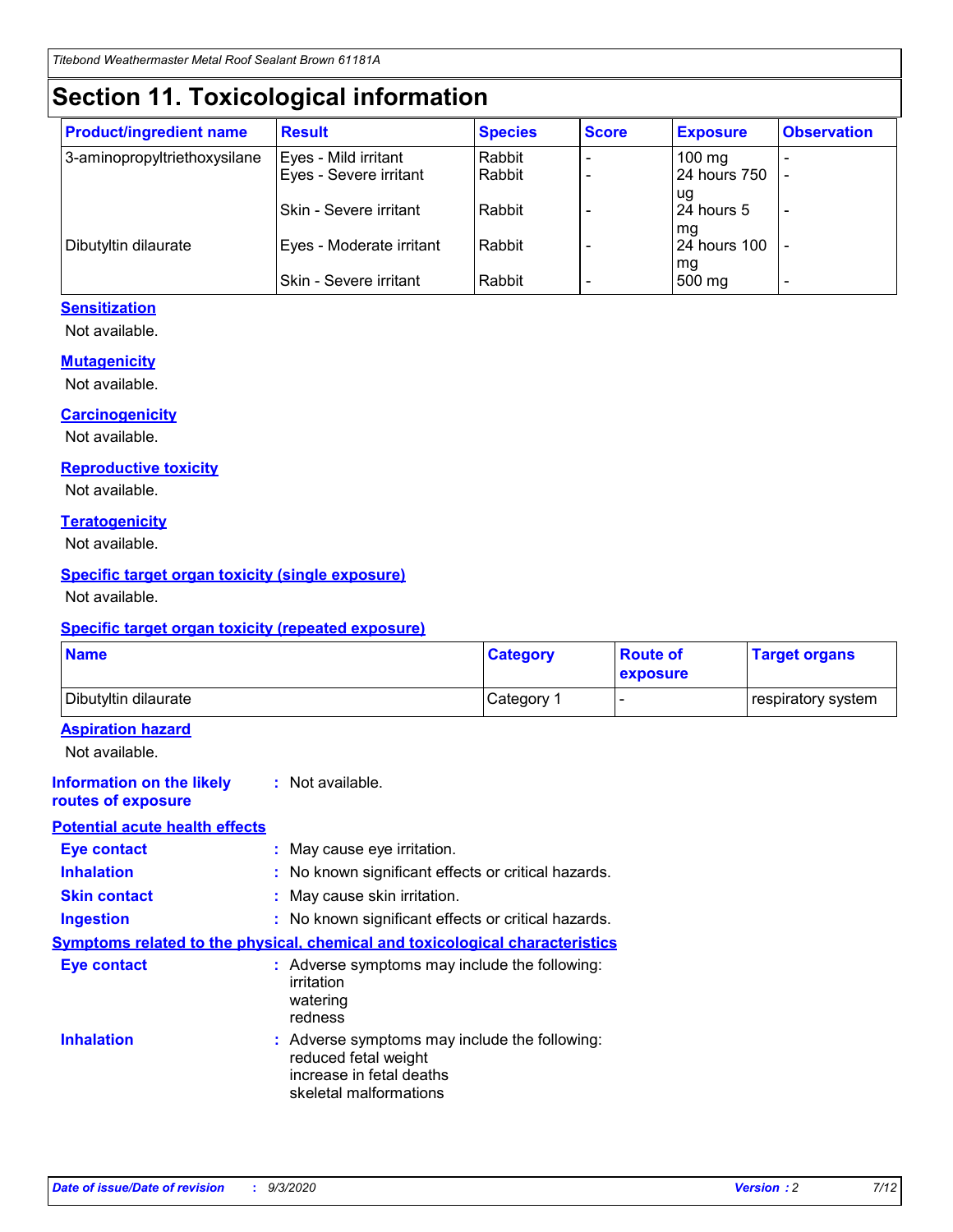*Titebond Weathermaster Metal Roof Sealant Brown 61181A*

# **Section 11. Toxicological information**

| <b>Skin contact</b>                     | : Adverse symptoms may include the following:<br>irritation<br>redness<br>reduced fetal weight<br>increase in fetal deaths<br>skeletal malformations |  |
|-----------------------------------------|------------------------------------------------------------------------------------------------------------------------------------------------------|--|
| <b>Ingestion</b>                        | : Adverse symptoms may include the following:<br>reduced fetal weight<br>increase in fetal deaths<br>skeletal malformations                          |  |
|                                         | Delayed and immediate effects and also chronic effects from short and long term exposure                                                             |  |
| <b>Short term exposure</b>              |                                                                                                                                                      |  |
| <b>Potential immediate</b><br>effects   | : Not available.                                                                                                                                     |  |
| <b>Potential delayed effects</b>        | : Not available.                                                                                                                                     |  |
| <b>Long term exposure</b>               |                                                                                                                                                      |  |
| <b>Potential immediate</b><br>effects   | : Not available.                                                                                                                                     |  |
| <b>Potential delayed effects</b>        | : Not available.                                                                                                                                     |  |
| <b>Potential chronic health effects</b> |                                                                                                                                                      |  |
| Not available.                          |                                                                                                                                                      |  |
| <b>General</b>                          | Once sensitized, a severe allergic reaction may occur when subsequently exposed to<br>very low levels.                                               |  |
| <b>Carcinogenicity</b>                  | No known significant effects or critical hazards.                                                                                                    |  |
| <b>Mutagenicity</b>                     | : No known significant effects or critical hazards.                                                                                                  |  |
| <b>Teratogenicity</b>                   | May damage the unborn child.                                                                                                                         |  |
| <b>Developmental effects</b>            | : No known significant effects or critical hazards.                                                                                                  |  |
| <b>Fertility effects</b>                | : May damage fertility.                                                                                                                              |  |
| <b>Numerical measures of toxicity</b>   |                                                                                                                                                      |  |
| <b>Acute toxicity estimates</b>         |                                                                                                                                                      |  |
| Not ovoilable                           |                                                                                                                                                      |  |

Not available.

# **Section 12. Ecological information**

#### **Toxicity**

| <b>Product/ingredient name</b> | <b>Result</b>                                       | <b>Species</b>               | <b>Exposure</b>       |
|--------------------------------|-----------------------------------------------------|------------------------------|-----------------------|
| Dibutyltin dilaurate           | $ CC50>3$ mg/l<br>Chronic EC10 > 2 mg/l Fresh water | Algae<br>Algae - Desmodesmus | 72 hours<br>196 hours |
|                                |                                                     | <b>I</b> subspicatus         |                       |

#### **Persistence and degradability**

| <b>Product/ingredient name</b> | <b>Test</b>                                                                    | <b>Result</b>  |                   | <b>Dose</b> | <b>Inoculum</b>         |
|--------------------------------|--------------------------------------------------------------------------------|----------------|-------------------|-------------|-------------------------|
| Dibutyltin dilaurate           | OECD 301F<br>Ready<br>Biodegradability -<br>Manometric<br>Respirometry<br>Test | 23 % - 28 days |                   |             |                         |
| <b>Product/ingredient name</b> | <b>Aquatic half-life</b>                                                       |                | <b>Photolysis</b> |             | <b>Biodegradability</b> |
| Dibutyltin dilaurate           |                                                                                |                |                   |             | <b>Inherent</b>         |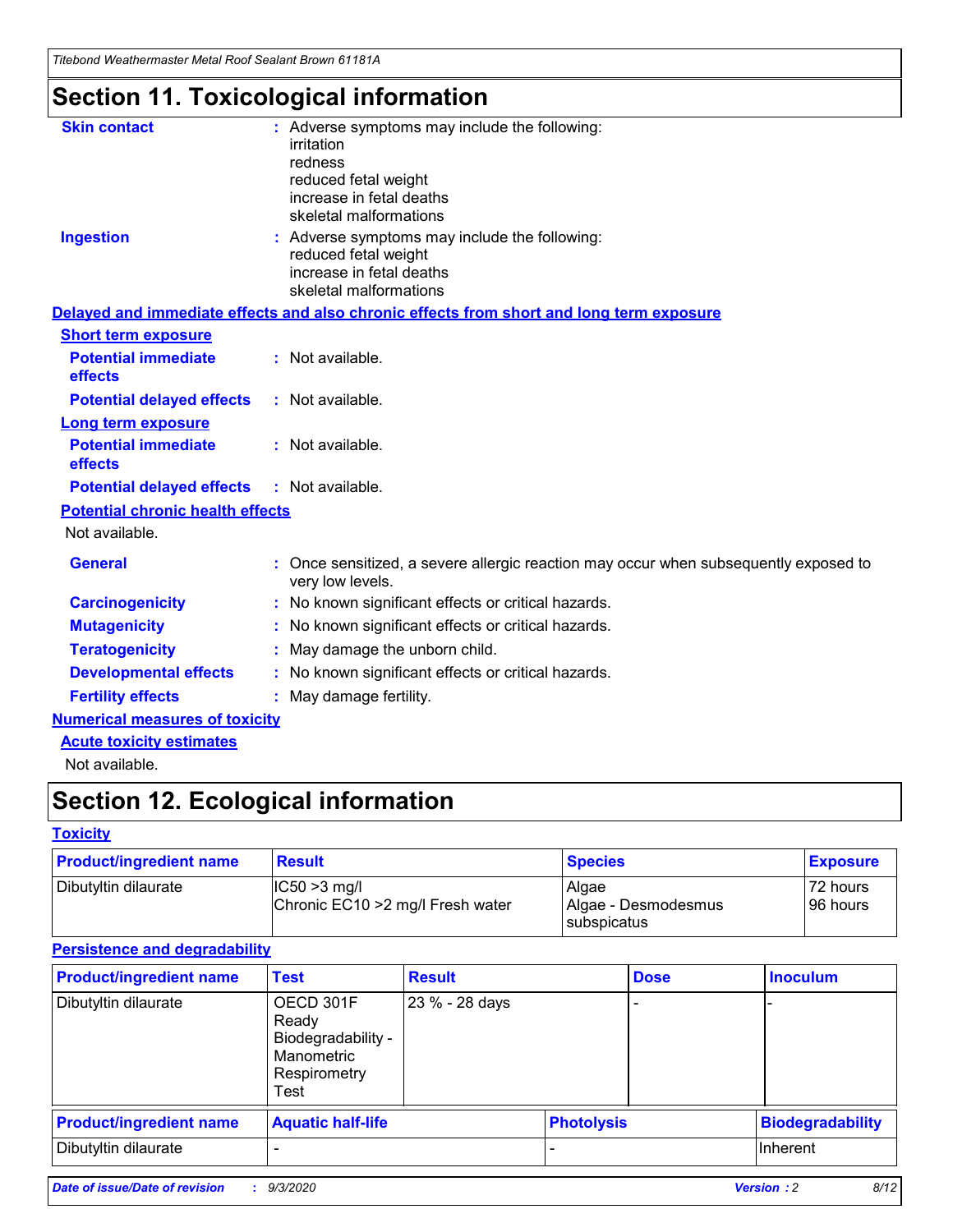# **Section 12. Ecological information**

#### **Bioaccumulative potential**

| <b>Product/ingredient name</b> | $LoaPow$ | <b>BCF</b> | <b>Potential</b> |
|--------------------------------|----------|------------|------------------|
| 3-aminopropyltriethoxysilane   | 1.7      | 3.4        | low              |
| Dibutyltin dilaurate           | 4.44     | 2.91       | low              |

#### **Mobility in soil**

| <b>Soil/water partition</b>           | : Not available. |
|---------------------------------------|------------------|
| <b>coefficient</b> (K <sub>oc</sub> ) |                  |

**Other adverse effects** : No known significant effects or critical hazards.

### **Section 13. Disposal considerations**

**Disposal methods :**

The generation of waste should be avoided or minimized wherever possible. Disposal of this product, solutions and any by-products should at all times comply with the requirements of environmental protection and waste disposal legislation and any regional local authority requirements. Dispose of surplus and non-recyclable products via a licensed waste disposal contractor. Waste should not be disposed of untreated to the sewer unless fully compliant with the requirements of all authorities with jurisdiction. Waste packaging should be recycled. Incineration or landfill should only be considered when recycling is not feasible. This material and its container must be disposed of in a safe way. Care should be taken when handling emptied containers that have not been cleaned or rinsed out. Empty containers or liners may retain some product residues. Avoid dispersal of spilled material and runoff and contact with soil, waterways, drains and sewers.

### **Section 14. Transport information**

|                                      | <b>DOT</b><br><b>Classification</b> | <b>TDG</b><br><b>Classification</b> | <b>Mexico</b><br><b>Classification</b> | <b>ADR/RID</b>               | <b>IMDG</b>              | <b>IATA</b>    |
|--------------------------------------|-------------------------------------|-------------------------------------|----------------------------------------|------------------------------|--------------------------|----------------|
| <b>UN number</b>                     | Not regulated.                      | Not regulated.                      | Not regulated.                         | Not regulated.               | Not regulated.           | Not regulated. |
| <b>UN proper</b><br>shipping name    |                                     |                                     |                                        |                              |                          |                |
| <b>Transport</b><br>hazard class(es) | $\overline{\phantom{0}}$            | $\overline{\phantom{0}}$            | $\qquad \qquad$                        | $\qquad \qquad \blacksquare$ | $\overline{\phantom{0}}$ |                |
| <b>Packing group</b>                 | -                                   |                                     |                                        |                              |                          |                |
| <b>Environmental</b><br>hazards      | No.                                 | No.                                 | No.                                    | No.                          | No.                      | No.            |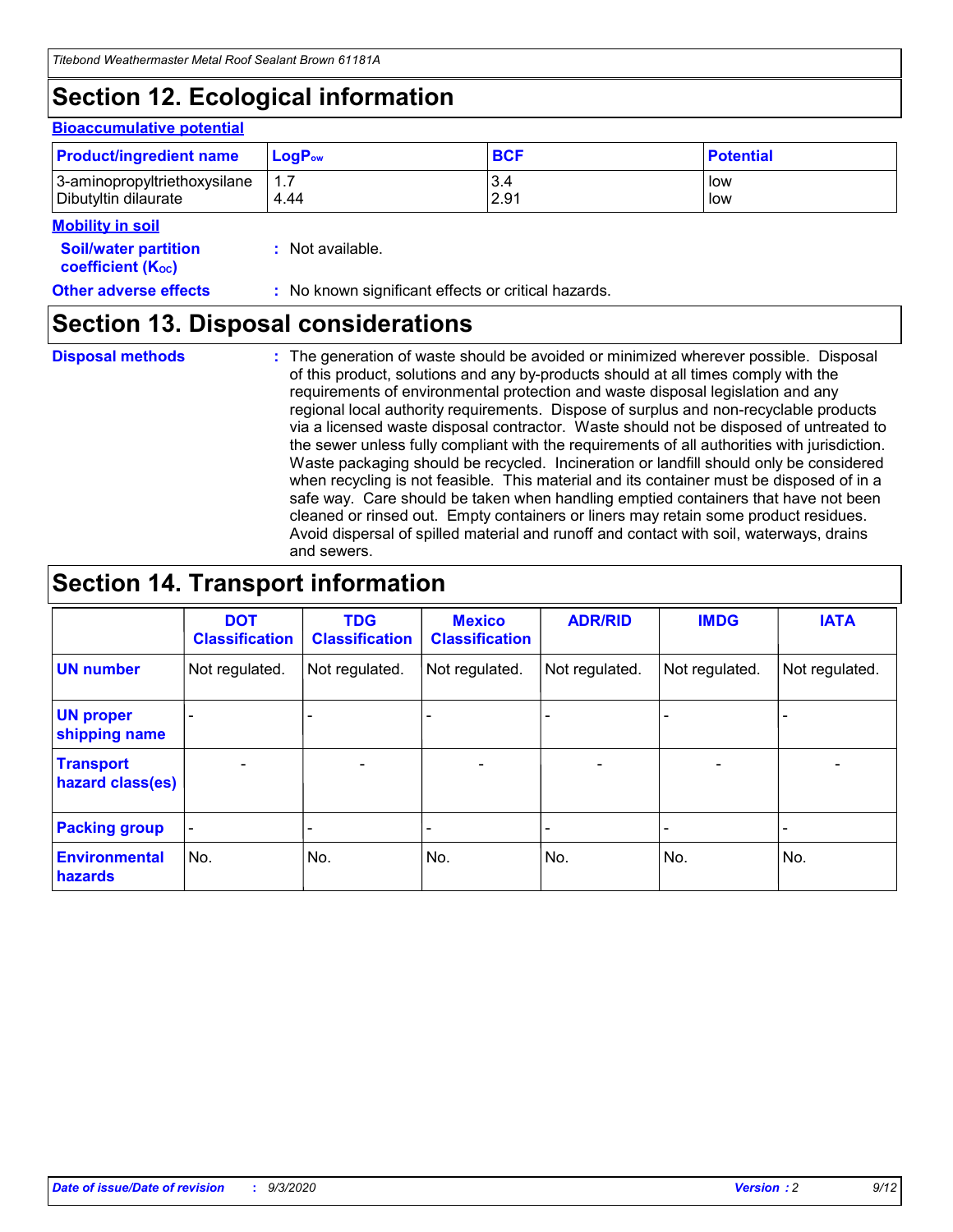### **Section 15. Regulatory information**

#### **U.S. Federal regulations**

#### **SARA 302/304**

#### **Composition/information on ingredients**

No products were found.

| SARA 304 RQ | Not applicable. |
|-------------|-----------------|
|-------------|-----------------|

#### **SARA 311/312**

**Classification :** EYE IRRITATION - Category 2B SKIN SENSITIZATION - Category 1 TOXIC TO REPRODUCTION - Category 1B HNOC - Product generates methanol during cure.

#### **Composition/information on ingredients**

| <b>Name</b>                  | $\frac{9}{6}$ | <b>Classification</b>                                                                                                                                                                                                                                                                                      |
|------------------------------|---------------|------------------------------------------------------------------------------------------------------------------------------------------------------------------------------------------------------------------------------------------------------------------------------------------------------------|
| 3-aminopropyltriethoxysilane | $\leq$ 3      | <b>FLAMMABLE LIQUIDS - Category 4</b><br><b>ACUTE TOXICITY (oral) - Category 4</b><br><b>SKIN IRRITATION - Category 2</b><br>EYE IRRITATION - Category 2A                                                                                                                                                  |
| Dibutyltin dilaurate         | ≤0.3          | <b>ACUTE TOXICITY (oral) - Category 3</b><br>SKIN CORROSION - Category 1C<br>SERIOUS EYE DAMAGE - Category 1<br>SKIN SENSITIZATION - Category 1<br><b>GERM CELL MUTAGENICITY - Category 2</b><br>TOXIC TO REPRODUCTION - Category 1B<br>SPECIFIC TARGET ORGAN TOXICITY (REPEATED<br>EXPOSURE) - Category 1 |

#### **State regulations**

**Massachusetts :**

: None of the components are listed.

**New York :** None of the components are listed. **New Jersey :** None of the components are listed.

**Pennsylvania :** None of the components are listed.

#### **California Prop. 65**

WARNING: This product can expose you to methanol, which is known to the State of California to cause birth defects or other reproductive harm. For more information go to www.P65Warnings.ca.gov.

| Ingredient name | No significant risk<br>level | <b>Maximum</b><br>acceptable dosage<br><b>level</b> |
|-----------------|------------------------------|-----------------------------------------------------|
| l methanol      |                              | Yes.                                                |

#### **International regulations**

**Chemical Weapon Convention List Schedules I, II & III Chemicals** Not listed.

#### **Montreal Protocol**

Not listed.

**Stockholm Convention on Persistent Organic Pollutants**

Not listed.

#### **UNECE Aarhus Protocol on POPs and Heavy Metals** Not listed.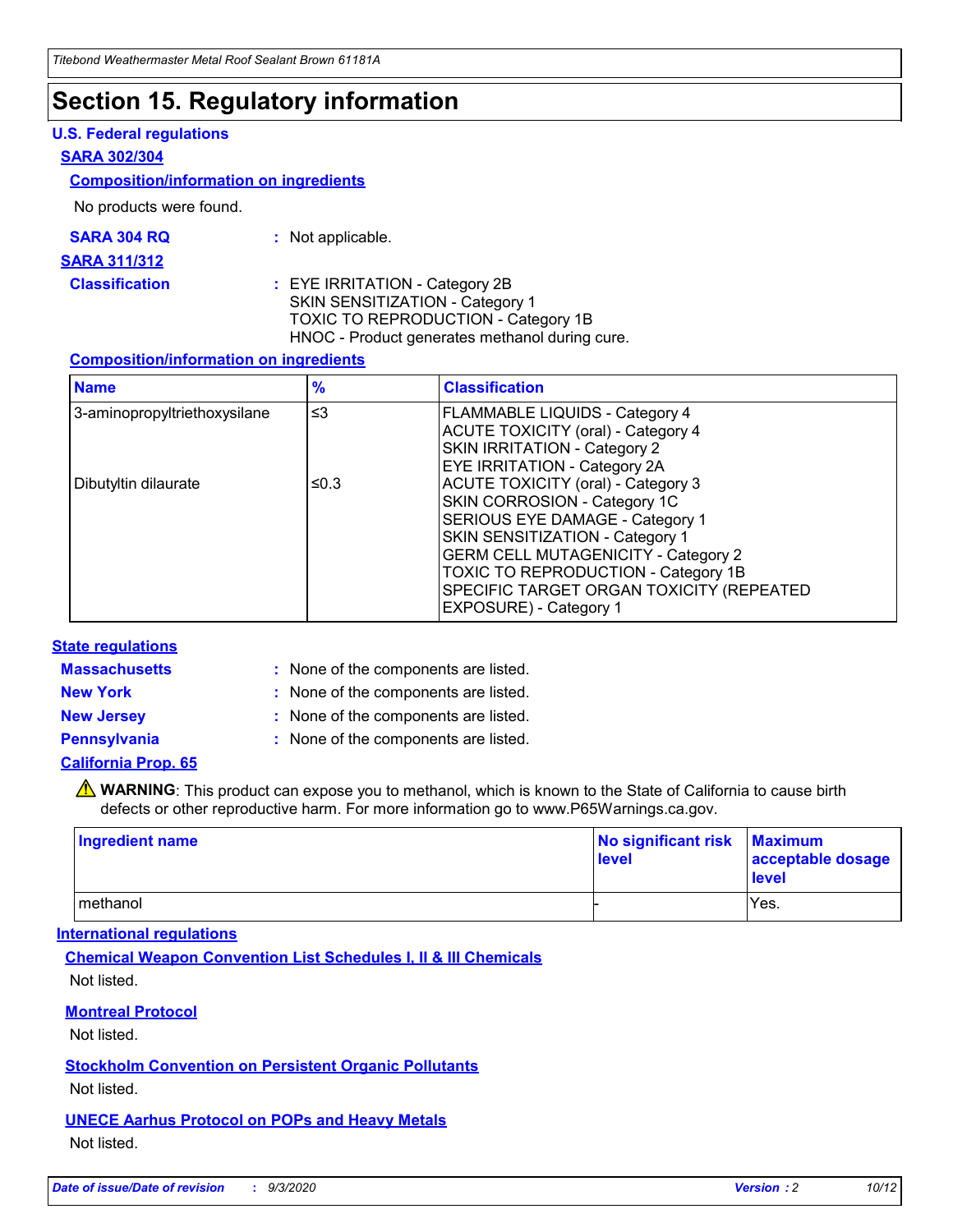### **Section 15. Regulatory information**

#### **Inventory list**

- 
- **China :** Not determined.

**United States TSCA 8(b) inventory**

**:** All components are active or exempted.

# **Section 16. Other information**

**Hazardous Material Information System (U.S.A.)**



**Caution: HMIS® ratings are based on a 0-4 rating scale, with 0 representing minimal hazards or risks, and 4 representing significant hazards or risks. Although HMIS® ratings and the associated label are not required on SDSs or products leaving a facility under 29 CFR 1910.1200, the preparer may choose to provide them. HMIS® ratings are to be used with a fully implemented HMIS® program. HMIS® is a registered trademark and service mark of the American Coatings Association, Inc.**

**The customer is responsible for determining the PPE code for this material. For more information on HMIS® Personal Protective Equipment (PPE) codes, consult the HMIS® Implementation Manual.**

**National Fire Protection Association (U.S.A.)**



**Reprinted with permission from NFPA 704-2001, Identification of the Hazards of Materials for Emergency Response Copyright ©1997, National Fire Protection Association, Quincy, MA 02269. This reprinted material is not the complete and official position of the National Fire Protection Association, on the referenced subject which is represented only by the standard in its entirety.**

**Copyright ©2001, National Fire Protection Association, Quincy, MA 02269. This warning system is intended to be interpreted and applied only by properly trained individuals to identify fire, health and reactivity hazards of chemicals. The user is referred to certain limited number of chemicals with recommended classifications in NFPA 49 and NFPA 325, which would be used as a guideline only. Whether the chemicals are classified by NFPA or not, anyone using the 704 systems to classify chemicals does so at their own risk.**

#### **Procedure used to derive the classification**

| <b>Classification</b>                                                                                         | <b>Justification</b>                                  |
|---------------------------------------------------------------------------------------------------------------|-------------------------------------------------------|
| <b>EYE IRRITATION - Category 2B</b><br>SKIN SENSITIZATION - Category 1<br>TOXIC TO REPRODUCTION - Category 1B | Expert judgment<br>Expert judgment<br>Expert judgment |
| <b>History</b>                                                                                                |                                                       |

| <b>Date of printing</b>           | : 4/22/2022 |
|-----------------------------------|-------------|
| Date of issue/Date of<br>revision | : 9/3/2020  |
| Date of previous issue            | : 9/3/2020  |
| <b>Version</b>                    | $\cdot$ 2   |
|                                   |             |